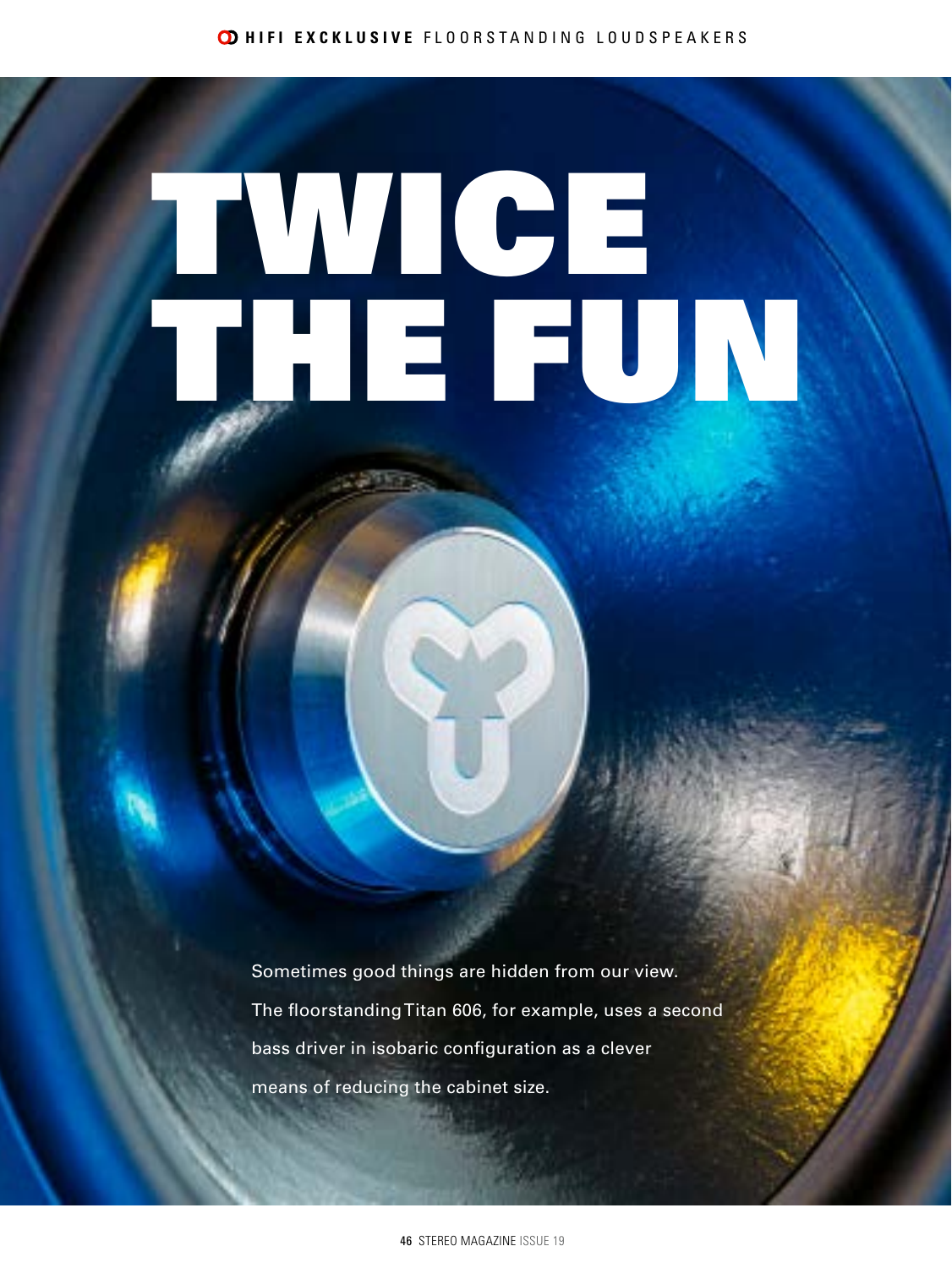t's been three years since I last listened to a pair of Kudos loudspeakers: the X3s for £2,250 a pair. Their design was quite obviously based on the idea of keept's been three years since I last listened to a pair of Kudos loudspeakers: the X3s for £2,250 a pair. Their design was ing things simple. High-quality drivers – developed in what can only be described as a friendly cooperation with Scandinavian manufacturer SEAS – allow Kudos to use simple, low-order crossovers for a short pathway from signal to sound. The Titan 606 is clearly derived from the flagship model, the Titan 808. What Kudos aimed for was a somewhat smaller model with a similar musical performance and a more affordable price point, making the company's top line-up available to a wider audience.

### **Utterly coherent**

In the smaller of our two listening rooms, the 606s were a true experience: the unobtrusive floorstanders delivered an amazingly delicate and precise performance, with an elegant sense of flow and wonderful timbre. The fun factor was off the scale but accompanied by unmistakably high, audiophile quality.

Especially the midrange and treble wowed our panel of experienced listeners with the high level of transparency and microdynamics. Kudos themselves put it down to both the excellent drivers as well as the simple, low-order crossover filters.

Its tweeter is a custom version of the well-known Crescendo driver, manufactured exclusively for Kudos, dubbed K3 and first used in the flagship 808 loudspeakers. Now found in every Titan model, the K3 is equipped with an improved magnet system, a copper shorting ring, a re-designed resonance chamber and a new face plate profile.

The 606 uses two mid/bass drivers in isobaric configuration within a sealed chamber (see box). The bass is well defined and integrates seamlessly, with an impressive heft and precise texture that belie the relatively modest dimensions of these speakers.

Two 180-mm drivers, derived from the model used in the Super 20s and positioned back to back, enabled Kudos to build a compact loudspeaker without physical compromises.

The cabinet is made of HDF panels varying in thickness from 9 to 50 mm, strategically reinforced and damped by means of twelve compliant membrane pads which minimize the detrimental effects of vibrations. The low-resonance baffle on which the drivers are mounted is 18 mm thick. In the bottom of the cabinet one finds an aluminum port

guide with a fixed boundary gap that serves as a reflex port for the twin bass drivers. Bass precision is exemplary: the lower registers are never overpowering or bloated and always in perfect time, meaning the bass, due to being mechanically controlled via the second driver, never lags behind. Nevertheless, it's worth experimenting with the distance between the speakers and the rear wall, which can still have an effect on bass impact.



47 STEREO MAGAZINE ISSUE 19